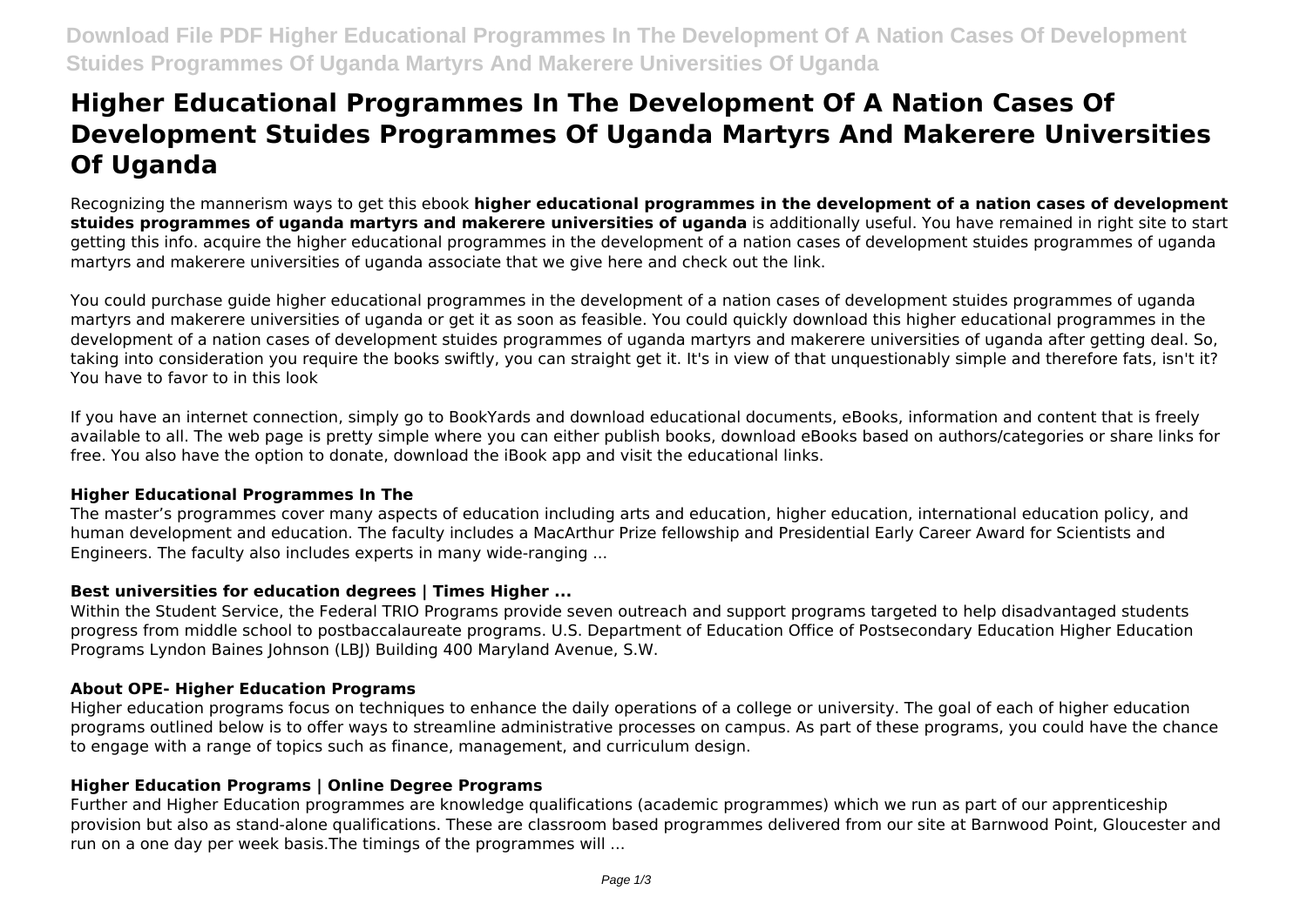# **Download File PDF Higher Educational Programmes In The Development Of A Nation Cases Of Development Stuides Programmes Of Uganda Martyrs And Makerere Universities Of Uganda**

#### **GET :: Further & Higher Education Programmes**

About the Harvard Institutes for Higher Education. The Harvard Institutes for Higher Education (HIHE) offers comprehensive leadership development programs designed for higher education administrators — from directors, department heads, and deans, to vice presidents, provosts, and presidents.

#### **The Harvard Institutes for Higher Education Programs**

Explore higher education and be ready to shape university life though administration, leadership, and research. In one year, the Higher Education master's program gives people in the early stages of their higher education careers a better understanding of how the enterprise of higher education is structured, governed, financed, and managed. Students shape a plan of study that prepares them for ...

#### **Master's in Higher Education | Penn GSE**

Higher education is tertiary education leading to award of an academic degree.Higher education, also called post-secondary education, third-level or tertiary education, is an optional final stage of formal learning that occurs after completion of secondary education.It represents levels 6, 7 and 8 of the 2011 version of the International Standard Classification of Education structure.

#### **Higher education - Wikipedia**

Welcome to the higher education program at William & Mary! Please take advantage of the resources available to you through this website to learn more about our degree programs, as well as the faculty, students, and alumni who comprise our community of scholars. Our program is characterized by a rigorous but supportive culture led by faculty with diverse professional and administrative ...

#### **Higher Education Program | W&M School of Education**

Higher Education Leadership and Management. HELM is a programme of Universities South Africa and has a strategic partnership with the Department of Higher Education and Training (DHET), who provides financial support through the University Capacity Development Programme (UCDP).

#### **Higher Education Leadership and Management (HELM ...**

The Higher Education Program will not fund for repeat courses. Grant: If the student receives funding at a full-time status but does not complete fulltime hours for that term the student will placed on probation the following application cycle. Students earning less than a 2.0 GPA for the term awarded, will be placed on suspension the ...

#### **Higher Education | Choctaw Nation**

Overview. Erasmus+ supports training periods for staff working in higher education institutions. With Erasmus+, you can train at a higher education institution in an Erasmus+ Programme or Partner country or at an organisation outside the sector in a Programme country.. Examples of such organisations include businesses, public bodies, social partners, research institutes and non-governmental ...

#### **Higher Education | Erasmus+**

Higher Education Leadership Programs At the Harvard Gradute School of Education, our Higher Education Leadership portfolio offers a progression of career development experiences for higher education administrators at multiple stages in their careers and in a range of settings, from large research universities to small liberal arts colleges and ...